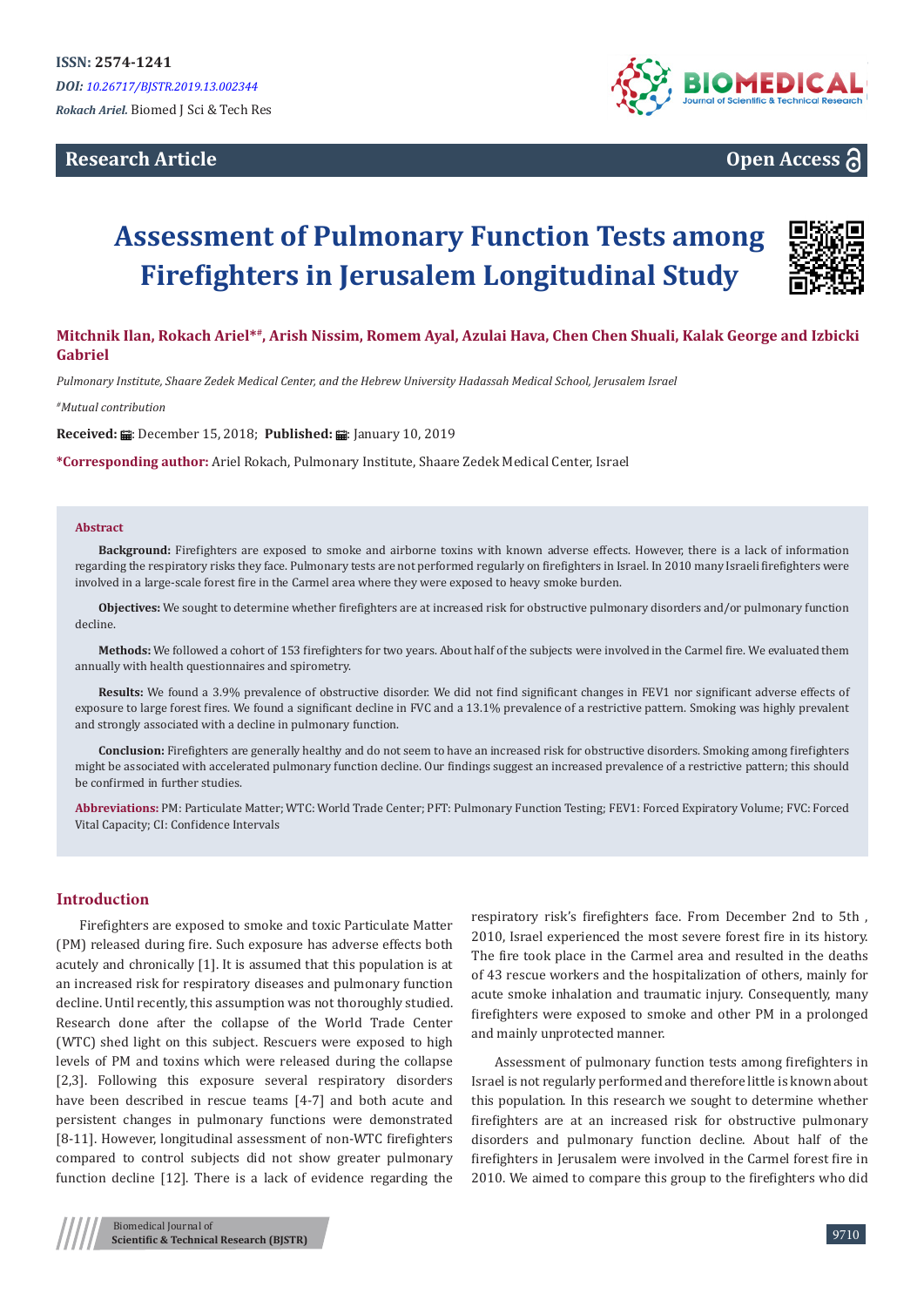not participate in the rescue operations at the Carmel forest fire site.

## **Methods**

#### **Subjects**

This prospective cohort study was conducted among firefighters employed in Jerusalem from 2014 to 2016. Firefighters were employed by the Jerusalem Firefighting Department during the recruitment period. The Firefighters worked in 5 different stations in the Jerusalem area. The study was approved by our institutional ethical committee. Written informed consent was obtained from all subjects recruited. Baseline Spirometry was done at recruitment. All participants completed a simple questionnaire regarding demographic information, smoking status and basic medical information. Inclusion criteria required a prior history of direct fire exposure at any time during service. This was ascertained via a face-to-face interview conducted with each subject. There were no exclusion criteria for participation in this study.

#### **Procedures**

A research team composed of a Pulmonologist and a pulmonary function technician went to each of the firefighting stations in Jerusalem. All subjects filled out a basic health questionnaire and a follow-up questionnaire at their next visit. All the participants performed a simple Pulmonary Function Testing (PFT) using a Koko Legend II Spirometer. The Spirometer was calibrated at the beginning of each day. Physical examination was performed by the Pulmonologist who also informed the subject about the PFT's results. Smokers were briefly advised regarding smoking cessation. Two follow-up visits were done after one and two years.

#### **Terms and Measures**

Spirometry was done according to the ATS/ERS guidelines [13] and Forced Expiratory Volume in the first second (FEV1) as well as Forced Vital Capacity (FVC) were obtained. In accordance with Gold recommendations [14] FEV1/FVC ratio of less than 0.7 was used to diagnose an obstructive disorder. The severity of the obstructive disorder was defined by the FEV1 predicted percentage. FEV1 higher than 80% was defined as a mild obstructive disorder, 50- 80% as a moderate obstruction, 30-50% as a severe obstruction and values less than 30% as a very severe obstructive disorder. FVC values of less than 80% of the predicted value were defined as suggestive of a restrictive pulmonary disorder.

### **Other Parameters Included**

Weight, height, years of service, smoking habits and respiratory complaints as reported by subjects at every visit. We also asked subjects to report the number of hours they had been exposed to smoking both actively and passively during the last 24 hours before they performed the pulmonary function test. In order to evaluate the level of exposure to fire the subjects were asked whether they were directly involved in the Carmel fire, and the number of fires they had been exposed to in the year prior to each testing. All data was recorded by the team in an Excel worksheet.

#### **Data Analysis**

Averages, standard deviations and absolute prevalence were calculated for all quantitative variables as well as 95% Confidence Intervals (CI) for all qualitative variables. To evaluate the base prevalence of an obstructive disorder with relation to smoking status and Carmel fire exposure we performed Chi-Square tests and a Fisher exact test. We used Eta and Pearson correlation coefficients to evaluate the strengths of correlations between active service years, participation in the Carmel forest fire, smoking pack years and exposure to smoking 24 hours before the Spirometry, with findings of an obstructive disorder, FEV1 and FVC values. In order to study the longitudinal changes in pulmonary functions with relation to smoking status and level of exposure to fire and smoke, we performed two-way ANOVA and Post-hoc tests. Criteria for acceptance of the research hypothesis for differences:  $Alpha(\alpha)$ = 0.05, one-sided. Criterion for accepting research hypothesis for correlations: Alpha(α) = 0.05, two-sided. Data analysis was done with IBM SPSS Statistics V20 software.

### **Results**

Out of one hundred sixty-five firefighters working in the Jerusalem Firefighting Department that agreed to participate in the study, 153 were eligible for this study. Twelve subjects were administrative personnel and were therefore not included in the study. This group was not large enough to use as a control group. The study cohort was comprised mainly of male smokers in their  $3<sup>rd</sup>$  to  $5<sup>th</sup>$  decades of life of which about half participated in the Carmel forest fire (Table 1). For the second visit loss to follow-up was 14.4%, while another 13.1% were not included in the final statistical analysis because a full year had not passed since their first visit. In total, 111 subjects (72.5%) completed a second visit after one year. For the third visit, loss to follow-up was 22.2%, while another 34% were not included in the statistical analysis because a full year had not passed since their second visit. In total, 67 subjects (43.8%) completed three visits, after one year and after two years.

### **Obstructive Disorders and Pulmonary Function Parameters**

An obstructive disorder was found in 6 subjects (3.9%; 95% CI, 1.5% to 8.3%). Five of these subjects also reported respiratory complaints but were never diagnosed before. While no subject had a severe obstructive disorder, 2 had a mild disorder and 4 had a moderate disorder. Throughout follow up no other subjects developed an obstructive disorder. All the subjects with an obstructive disorder were active smokers (Figure 1). Among smokers an obstructive disorder was present in 7% (95% CI, 2.2% to 14.9%) as opposed to 0% in those who had never smoked (95% CI, 0% to 6.4%).This difference was not statistically significant (p=0.102). Four of the subjects with an obstructive disorder participated in the Carmel fire (Figure 1). Of all subjects who participated in the Carmel fire, 5% were found to have an obstructive disorder (95% CI, 1.5% to 13.1%), while 3% of those who did not participate in the Carmel fire had an obstructive disorder (95% CI, 0.3% to 9%). This difference was also not statistically significant (p=0.322). A 13.1% prevalence rate of a restrictive pattern was shown in Table 1.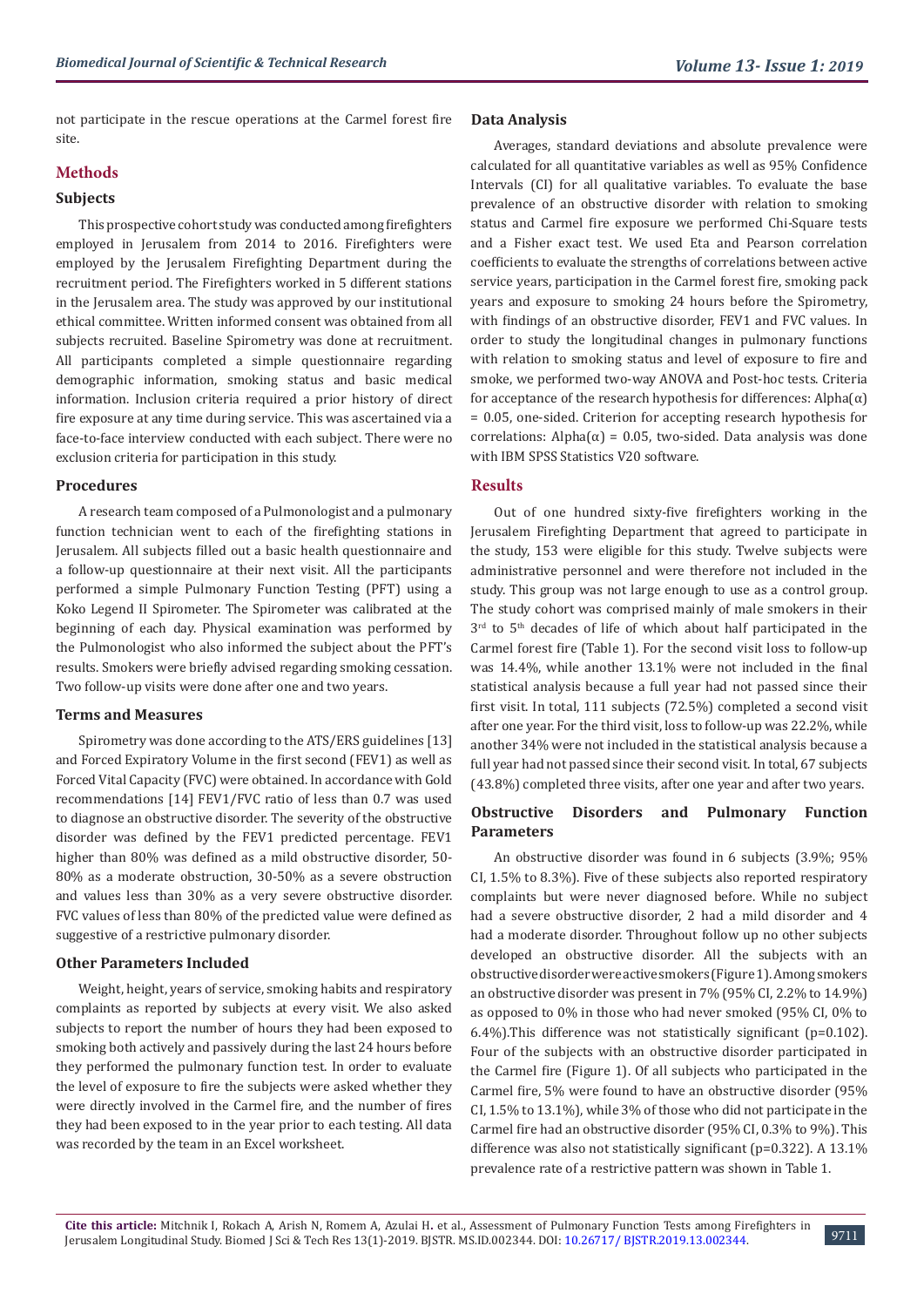#### **Table 1:** Baseline study population characteristics.

| Characteristic                                                                                 | Firefighters (n=153)                        |                         |  |  |  |  |
|------------------------------------------------------------------------------------------------|---------------------------------------------|-------------------------|--|--|--|--|
| Gender, N (%)                                                                                  |                                             |                         |  |  |  |  |
| Male                                                                                           | 150                                         | (98.00)                 |  |  |  |  |
| Female                                                                                         | 3                                           | (2.00)                  |  |  |  |  |
| Demographics at Baseline, N (SD) (Min, Max)                                                    |                                             |                         |  |  |  |  |
| Age (years)                                                                                    | 38.26                                       | (10.78)(23,67)          |  |  |  |  |
| Height (cm)                                                                                    | 176.18                                      | $(6.72)$ (159,193)      |  |  |  |  |
| Weight (kg)                                                                                    | 81.31                                       | $(11.59)$ $(55,130)$    |  |  |  |  |
| $BMI$ (kg/m2)                                                                                  | 26.61                                       | $(3.65)$ $(19,40)$      |  |  |  |  |
| Smoking Status, N (%)                                                                          |                                             |                         |  |  |  |  |
| Never smoked                                                                                   | 46                                          | (30.26)                 |  |  |  |  |
| Smokers (current and former)                                                                   | 106                                         | (69.74)                 |  |  |  |  |
| Fire Exposure, N (%)                                                                           |                                             |                         |  |  |  |  |
| Participated in the Carmel fire                                                                | 75                                          | (49.00)                 |  |  |  |  |
| Light fire exposure in past year                                                               | 112                                         | (73.70)                 |  |  |  |  |
| Heavy fire exposure in past year                                                               | 40                                          | (26.30)                 |  |  |  |  |
|                                                                                                | Exposure Characteristics, M (SD) (Min, Max) |                         |  |  |  |  |
| Pack years                                                                                     | 10.33                                       | $(14.75)$ $(0,105)$     |  |  |  |  |
| Smoking in 24 hours before Spirometry (hours)                                                  | 5.42                                        | $(6.49)$ $(0,24)$       |  |  |  |  |
| Active service (years)                                                                         | 11.37                                       | $(10.69)$ $(0.42)$      |  |  |  |  |
| Baseline Spirometry, M (SD) (Min, Max)                                                         |                                             |                         |  |  |  |  |
| FEV1(L)                                                                                        | 4.00                                        | $(0.70)$ $(5.77, 2.27)$ |  |  |  |  |
| FEV1 (% predicted)                                                                             | 97.99                                       | $(11.57)$ $(65, 126)$   |  |  |  |  |
| FVC(L)                                                                                         | 4.80                                        | $(0.77)$ $(2.436.58)$   |  |  |  |  |
| FVC (% predicted)                                                                              | 95.68                                       | (12.14) (51,128)        |  |  |  |  |
| <b>Pulmonary Function Disorders, N (%)</b>                                                     |                                             |                         |  |  |  |  |
| FEV1/FVC < 0.7                                                                                 | 6                                           | (3.90)                  |  |  |  |  |
| FVC < 80%                                                                                      | 20                                          | (13.10)                 |  |  |  |  |
| $N =$ Number; $M =$ Mean; $SD =$ Standard Deviation; min = Minimum; max = Maximum, L = Liters. |                                             |                         |  |  |  |  |

 $%$  = Refers to valid percentage of question responders.

"Light Fire Exposure" = less than 3 exposures to forest fires.

"Heavy Fire Exposure" = 3 or more exposures to forest fires.



(Thick Black Line, n=67, p for trend a=0.078, p for trend b=0.0001) and subgroups: "Smokers" (Solid Triangle, n=52) and "Non-Smokers" (Empty Triangle, n=15, p for trend a difference=0.242, p for trend b difference=0.234), "Involvement in Carmel" (participated in the Carmel forest fire, Solid Diamond, n=41) and "No Involvement in Carmel" (did not participate in the Carmel forest fire, Empty Diamond, n=26, p for trend a difference=0.139, p for trend b difference=0.320).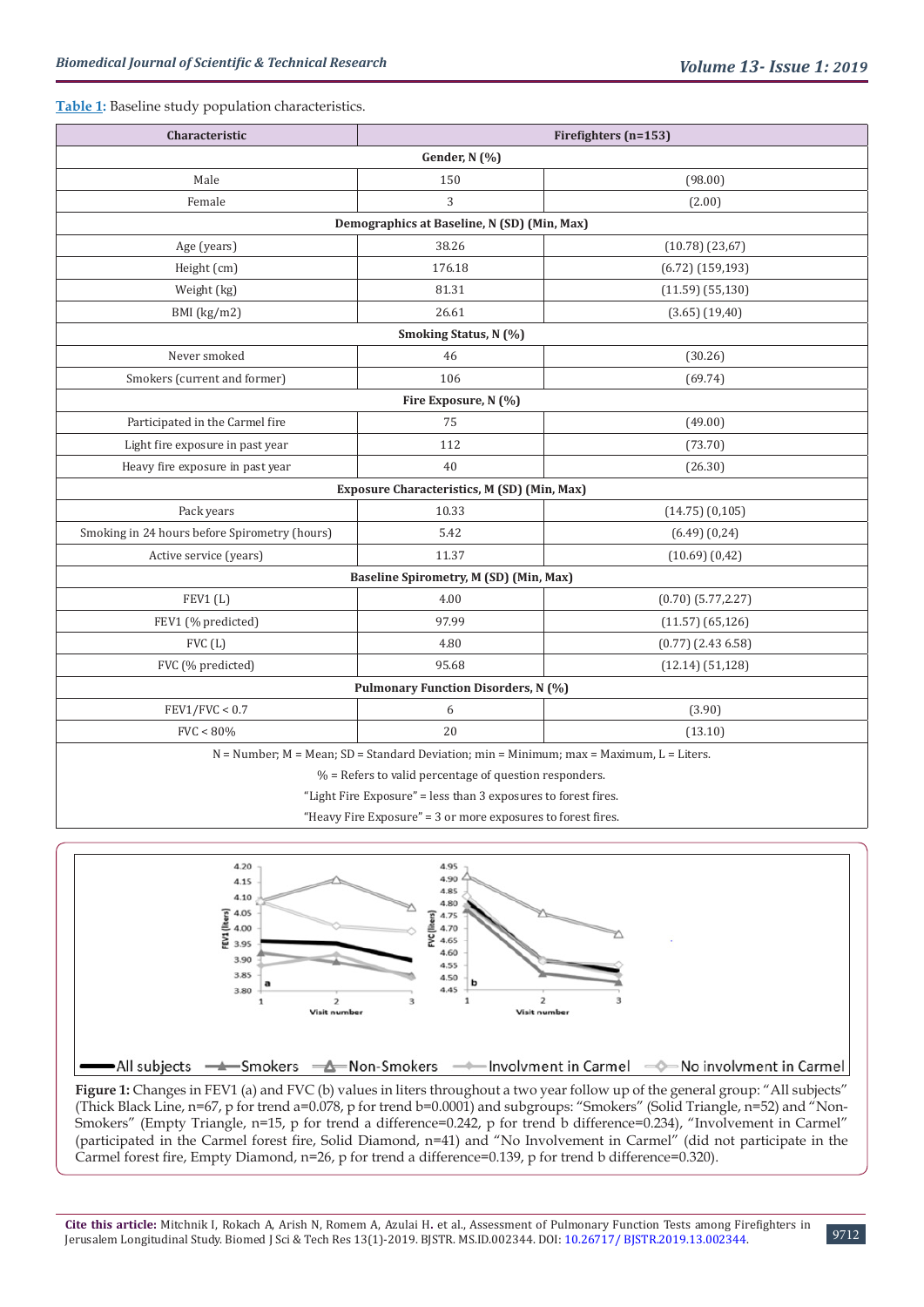We also analyzed the correlation between years of active duty and smoking status with pulmonary function parameters and the presence of an obstructive disorder or a restrictive pattern (Table 2). Lengthier service, heavier smoking and exposure to smoke in proximity to the time of testing showed a mild to moderate correlation with decreased pulmonary function parameters and

were statistically significant (Table 2). The highest explained variance (29.48%) was between years of active duty and FEV1. All correlations with the presence of an obstructive disorder and a restrictive pattern were significant. The strongest correlation of 0.817 and effect size of 0.67 was for pack years and the presence of an obstructive disorder.

**Table 2:** Characteristics of correlations between exposures and pulmonary functions and respiratory disorders.

| <b>Exposure and Measure</b>                              | <b>Correlation Co-Efficient</b>                                                                                                               | <b>Explained Variance</b> | <b>Effect Size</b> |  |  |  |
|----------------------------------------------------------|-----------------------------------------------------------------------------------------------------------------------------------------------|---------------------------|--------------------|--|--|--|
| <b>Years in Service and</b>                              |                                                                                                                                               |                           |                    |  |  |  |
| FEV1(L)                                                  | $-0.543***$                                                                                                                                   | 29.48%                    |                    |  |  |  |
| FEV1 (% predicted)                                       | $-0.133$                                                                                                                                      | 1.76%                     |                    |  |  |  |
| FVC (L)                                                  | $-0.416***$                                                                                                                                   | 17.30%                    |                    |  |  |  |
| FVC (% predicted)                                        | $-0.019$                                                                                                                                      | $0.00\%$                  |                    |  |  |  |
| Obstructive disorder                                     | $0.671***$                                                                                                                                    |                           | 0.45               |  |  |  |
| Restrictive pattern                                      | $0.694***$                                                                                                                                    |                           | 0.48               |  |  |  |
| <b>Pack Years and</b>                                    |                                                                                                                                               |                           |                    |  |  |  |
| FEV1(L)                                                  | $-0.391***$                                                                                                                                   | 15.28%                    |                    |  |  |  |
| FEV1 (% predicted)                                       | $-0.102$                                                                                                                                      | 1.04%                     |                    |  |  |  |
| FVC(L)                                                   | $-0.053$                                                                                                                                      | 0.28%                     |                    |  |  |  |
| FVC (% predicted)                                        | $+0.009$                                                                                                                                      | $0.00\%$                  |                    |  |  |  |
| Obstructive disorder                                     | $0.817***$                                                                                                                                    |                           | 0.67               |  |  |  |
| Restrictive pattern                                      | $0.693***$                                                                                                                                    |                           | 0.48               |  |  |  |
| Exposure to Smoke in Last 24 Hours before Spirometry and |                                                                                                                                               |                           |                    |  |  |  |
| FEV1(L)                                                  | $-0.185*$                                                                                                                                     | 3.42%                     |                    |  |  |  |
| FEV1 (% predicted)                                       | $-0.232**$                                                                                                                                    | 5.38%                     |                    |  |  |  |
| FVC(L)                                                   | $-0.300$ ***                                                                                                                                  | 9.00%                     |                    |  |  |  |
| FVC (% predicted)                                        | $-0.023$                                                                                                                                      | $0.00\%$                  |                    |  |  |  |
| Obstructive disorder                                     | $0.554***$                                                                                                                                    |                           | 0.31               |  |  |  |
| Restrictive pattern                                      | $0.386***$                                                                                                                                    |                           | 0.15               |  |  |  |
|                                                          | This table presents the correlation co-efficient between different exposures with measured pulmonary functions, an obstructive disorder and a |                           |                    |  |  |  |

restrictive pattern as well as the explained variation and effect size if appropriate. L = Liters, % predicted = percent predict according to age, gender and height.

 $*$  p < .05,  $*$  p < .01,  $**$  p < .001

#### **Assessment of Changes in Pulmonary Functions**

Changes in FEV1 were statistically insignificant throughout follow up (Figure 1a). The average rate of FEV1 decline in the general group was 20 milliliters per year (95% CI, -50 to +10 mL/year). Smokers demonstrated an average FEV1 decline of 30 milliliters per year while non-smokers exhibited an average decline of 10 milliliters per year; this difference in changes (Figure 1a) and rates (Table 3) was statistically insignificant (p=0.242, p=0.176, respectively). The average decline in FEV1 among firefighters

who had heavy fire exposure was of 30 milliliters per year. This rate was not significantly different from that of those with less fire exposure (40 milliliters per year, p=0.908). We found no significant differences in FEV1 changes between those who participated in the Carmel forest fire and those who did not. The general group had statistically significant changes in FVC throughout follow up (Figure 1b ) (p=0.0001) and exhibited an average decline of 110 milliliters per year (95% CI, -150 to -70 mL/year). Subgroup analysis showed no differences in changes (Figure 1b) and (Table 3).

| Table 3: Rates of changes in pulmonary functions. |  |  |  |
|---------------------------------------------------|--|--|--|
|---------------------------------------------------|--|--|--|

| Group                                                                                                                                                                                                              | <b>Changes in FEV1</b>          | <b>Changes in FVC</b>             |  |  |
|--------------------------------------------------------------------------------------------------------------------------------------------------------------------------------------------------------------------|---------------------------------|-----------------------------------|--|--|
| All subjects                                                                                                                                                                                                       | $-20$ (95% CI, $-50$ to $+10$ ) | $-110$ (95% CI, $-150$ to $-70$ ) |  |  |
| Smokers; Non-smokers                                                                                                                                                                                               | $-30$ ; $-10(p=0.176)$          | $-100$ ; $-120(p=0.340)$          |  |  |
| Heavy fire exposure; Light fire exposure                                                                                                                                                                           | $-30$ ; $-40$ (p=0.908)         | $-120$ ; $-100$ (p=0.716)         |  |  |
| Participated in the Carmel fire; Did not participate                                                                                                                                                               | $-10$ ; $-40$ (p=0.405)         | $-110$ ; $-110$ (p=0.960)         |  |  |
| This table presents the average rates of changes in FEV1 and FVC in milliliters per year after two years of follow up along with their Confidence Interval<br>(CI) or Statistical Significance (p) as appropriate. |                                 |                                   |  |  |

**Cite this article:** Mitchnik I, Rokach A, Arish N, Romem A, Azulai H**.** et al., Assessment of Pulmonary Function Tests among Firefighters in Jerusalem Longitudinal Study. Biomed J Sci & Tech Res 13(1)-2019. BJSTR. MS.ID.002344. DOI: [10.26717/ BJSTR.2019.13.002344](http://dx.doi.org/10.26717/BJSTR.2019.13.002344).

9713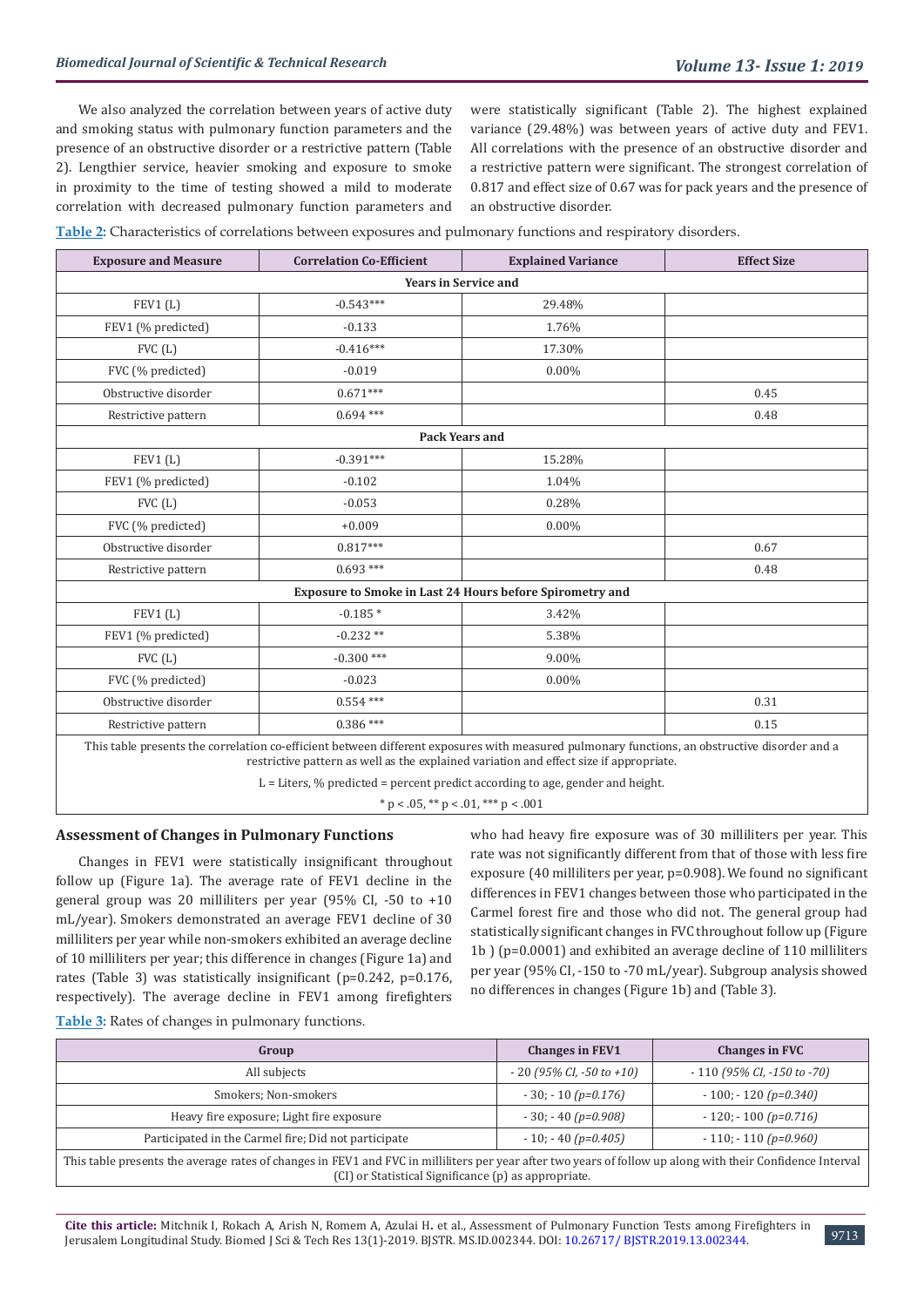#### **Discussion and Conclusion**

This is the first study to assess changes in pulmonary function among firefighters in Israel. We have found a prevalence of 3.9% of obstructive disorder in firefighters in Jerusalem. We did not find a statistically significant decline in FEV1, but we did find a significant decline in FVC. No significant differences were found among firefighters with different levels of exposure to fires including the Carmel forest fire. It appears that firefighters in Jerusalem are in general healthy with a low prevalence of obstructive disorders. It also seems the Carmel forest fire did not have an impact on the respiratory health of the firefighters who were involved. Our findings are consistent with those of other researchers. We found that the prevalence of obstructive disorders is lower than that reported in the general population of 10% [15] and similar to that reported in New York City firefighters [12]. The rate of FEV1 decline (-20 milliliters per year) is lower than the one measured in the general population (-30 milliliters per year) [16]. It is fair to assume that the reason for these findings is the healthy worker phenomena [17], in which a selection bias causes the exclusion of un-healthy workers who retire from the workplace or are not hired in the first place and the inclusion of healthy workers who continue to work.

Furthermore, it is possible that subjects who did develop a pulmonary disorder left their workplace and therefore our tests found a lower prevalence of obstructive disorders. Our research showed a negative correlation between years of service and FEV1 as well as FVC values (Table 2). This finding suggests that firefighting might be hazardous to the respiratory system leading to diminished pulmonary function parameters. However, we did not discover any findings suggesting long term pulmonary harm following involvement in the Carmel fire nor did we find significant differences between heavy and light fire exposure. This could indicate that forest fire exposure is different from the exposure in the WTC rescue operations. Although it is not possible to diagnose a restrictive lung disorder with simple Spirometry, we did note that the prevalence of a restrictive pattern (13.1%) was greater than that of an obstructive disorder. We also found a significant decline in FVC values (Figure 1b). A decline of 110 milliliter per year in FVC is of concern and should prompt continued follow up. Similar findings have been described in large studies among firefighters in the USA [8-12]. A possible explanation for this is the acquirement of restrictive lung diseases. For this reason, we believe that it is important to address these findings and conduct further research to identify possible restrictive lung diseases in firefighters, by doing serial lung volume measurements and follow up chest X-ray.

Although we did not find a significant difference in the prevalence of obstructive disorder between smokers and non-smokers our findings suggest that smoking affects pulmonary functions more than fire exposure (Table 2). It is likely that we failed to demonstrate a significant difference due to our small sample size. Regardless, it is important to note that 23.8% of smoking firefighters quit smoking following our brief smoking cessation counselling. This finding suggests that pulmonary function screening (Spirometry) coupled with a brief consultation to stop smoking is a crucial tool in smoking cessation, especially among firefighters. Another finding was a negative correlation between smoking immediately prior to testing and pulmonary functions (Table 2). This adds to the results of other researchers [18] about the immediate effect of smoking on pulmonary functions. This effect should be taken into consideration when performing Spirometry. Another incidental finding included the fact that at least two of the 56 subjects who were lost to follow up acquired neoplastic diseases. One had lung cancer and the other had lymphoma. Since we did not manage to contact all of the subjects who dropped out, there is a possibility that the incidence of these diseases is greater and could possibly require further evaluation in firefighters. Our study has several limitations, the most important of which is the sample size during continued visits. Three main factors influenced the loss to follow up. First, some firefighters were relocated to other cities. Second, developments in the security situation in Jerusalem prevented us from reaching subjects in a remote area of the city. Third, some of the subjects were recruited during 2015 and 2016 and could not be included in the follow up after one or two years (a full year had not passed since their first visit).

Another important limitation is that the time frame we followed our subjects was short compared to other researches. It is likely that more than 3 annual visits are required to gain a better understanding of the changes in pulmonary function parameters. In summary, we found a low prevalence of obstructive disorders in firefighters as well as an insignificant decline in FEV1 most likely due to the healthy worker phenomenon. We weren't able to show any hazardous effects related to the Carmel fire similar to those reported among the WTC rescue workers. This is probably due to the different type of exposure in forest fires. We did find a concerning decline in FVC and the emergence of a restrictive pattern in lung function studies which requires further evaluation for restrictive lung disorders. Our study suggests that firefighters are not at increased risk of obstructive disorders but could be at risk for restrictive lung disorders. We also demonstrated that a brief consultation regarding smoking cessation coupled with pulmonary function test led to a smoking cessation rate of 23.8%. Further follow up and studies are required to evaluate the respiratory risks firefighters face.

#### **Acknowledgement**

The authors wish to thank Dr. Eric Amster for his initial contribution of the health questionnaires used in this research.

#### **References**

- 1. [Dockrey DW, Pope III A, Spengler JD, Spengler JD, Ware JH, et al. \(1993\)](https://www.ncbi.nlm.nih.gov/pubmed/8179653) [An association between air pollution and mortality in six US cities. N Eng](https://www.ncbi.nlm.nih.gov/pubmed/8179653) [J Med 329\(24\): 1753-1759.](https://www.ncbi.nlm.nih.gov/pubmed/8179653)
- 2. [McGee J, Chen L, Cohen M, Glen R Chee, Colette M Prophete, et al. \(2002\)](https://www.ncbi.nlm.nih.gov/pmc/articles/PMC1241534/) [Chemical analysis of World Trade Center fine particulate matter for use](https://www.ncbi.nlm.nih.gov/pmc/articles/PMC1241534/) [in toxicologic assessment. Environ Health Perspect 111\(7\): 972-980.](https://www.ncbi.nlm.nih.gov/pmc/articles/PMC1241534/)
- 3. [Lioy P, Weisel C, Millette J, Steven Eisenreich, Daniel Vallero, et al. \(2002\)](https://www.ncbi.nlm.nih.gov/pmc/articles/PMC1240917/) [Characterization of the dust/smoke aerosol that settled east of the](https://www.ncbi.nlm.nih.gov/pmc/articles/PMC1240917/) [World Trade Center \(WTC\) in lower Manhattan after the collapse of the](https://www.ncbi.nlm.nih.gov/pmc/articles/PMC1240917/) [WTC 11 September 2001. Environ Health Perspect 110\(7\): 703-714.](https://www.ncbi.nlm.nih.gov/pmc/articles/PMC1240917/)
- 4. [Banauch G, Alleyne D, Sanchez R, Olender K, Cohen HW, et al. \(2003\)](https://www.ncbi.nlm.nih.gov/pubmed/12615613) [Persistant hyperreactivity and reactive airway dysfunction in fire](https://www.ncbi.nlm.nih.gov/pubmed/12615613)